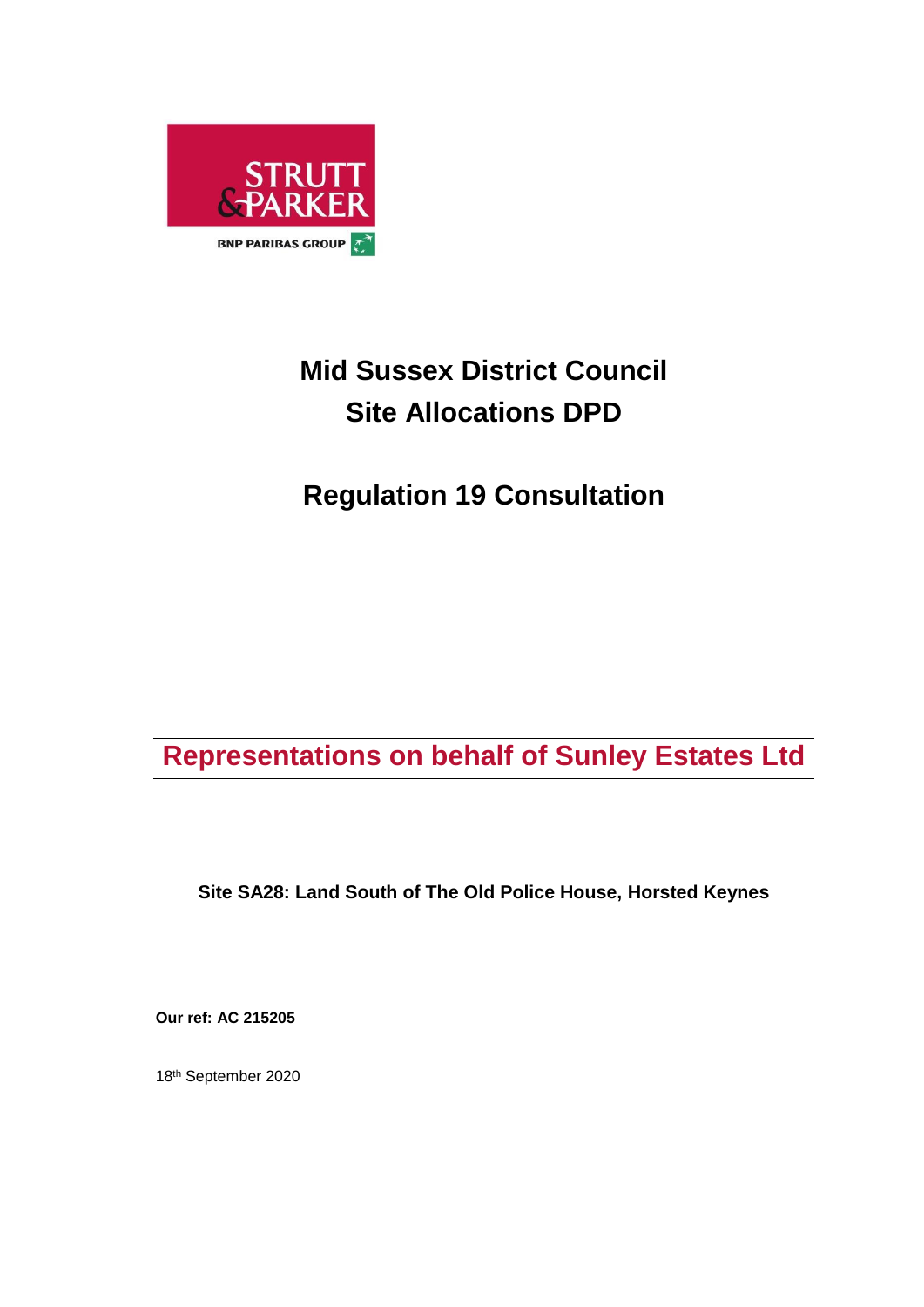#### **Comments in relation to: Policy SA11 Housing Allocation and Site SA28, Land South of The Old Police House**

#### **1. Introduction**

- 1.1. Strutt and Parker are instructed by Sunley Estates Ltd to respond to the Regulation 19 consultation Site Allocations Development Plan Document (SADPD) published by Mid Sussex District Council in July 2020. Sunley has recently been appointed by the landowner as the developer and has a legal interest in land at The Old Police House which it is promoting for new housing.
- 1.2. This supporting statement provides further information regarding the deliverability of the site and seeks to support its formal allocation within the emerging Site Allocations Development Plan Document.

### **2. Spatial Strategy for the District – Horsted Keynes Site Allocations**

- 2.1. During the Regulation 18 consultation in November 2019, it was noted that the SADPD underdelivered housing numbers in Category 3 settlements (known as Medium Sized Villages) when assessed against the District Plan targets, proposing 303 units against the required 439 units (an under-delivery of 136 units). In the District Plan, Medium Sized Villages are specifically identified by Mid Sussex DC as settlements that provide essential services for the needs of their own residents and immediate surrounding communities.
- 2.2. It is notable that the Regulation 19 SADPD continues to under-deliver housing numbers in Category 3 settlements when assessed against District Plan targets. The minimum residual requirement for Category 3 settlements has since reduced from 439 to 371, however, only 238 of the minimum 371 homes required are proposed in the Regulation 19 SADPD, still resulting in a shortfall of 133 dwellings.
- 2.3. Although the minimum residual requirement for Category 3 has decreased, this category remains the most underrepresented in the proposed SADPD despite being recognised as sustainable settlements. It is therefore imperative that any current proposed allocations in Category 3 settlements continue to be supported for allocation and the proposed number of units on these allocated sites be accurately assessed to ensure the most efficient use of the land.
- 2.4. The SADPD identifies two sites for allocation within Horsted Keynes, a Category 3 settlement; Land South of St. Stephens Church (Site SA29) and Land South of The Old Police House (Site SA28). These were identified as the sites within Hortsed Keynes that would have least overall impact on the AONB and confirmed in March 2020 as not being Major Development in the High Weald Area of Outstanding Natural Beauty (AONB). Between them, the two sites are identified by the Council as being able to provide 30 units and 25 units respectively. These allocated sites have the confirmed support of Horsted Keynes Parish Council and have been agreed for inclusion in the emerging draft Horsted Keynes Neighbourhood Plan.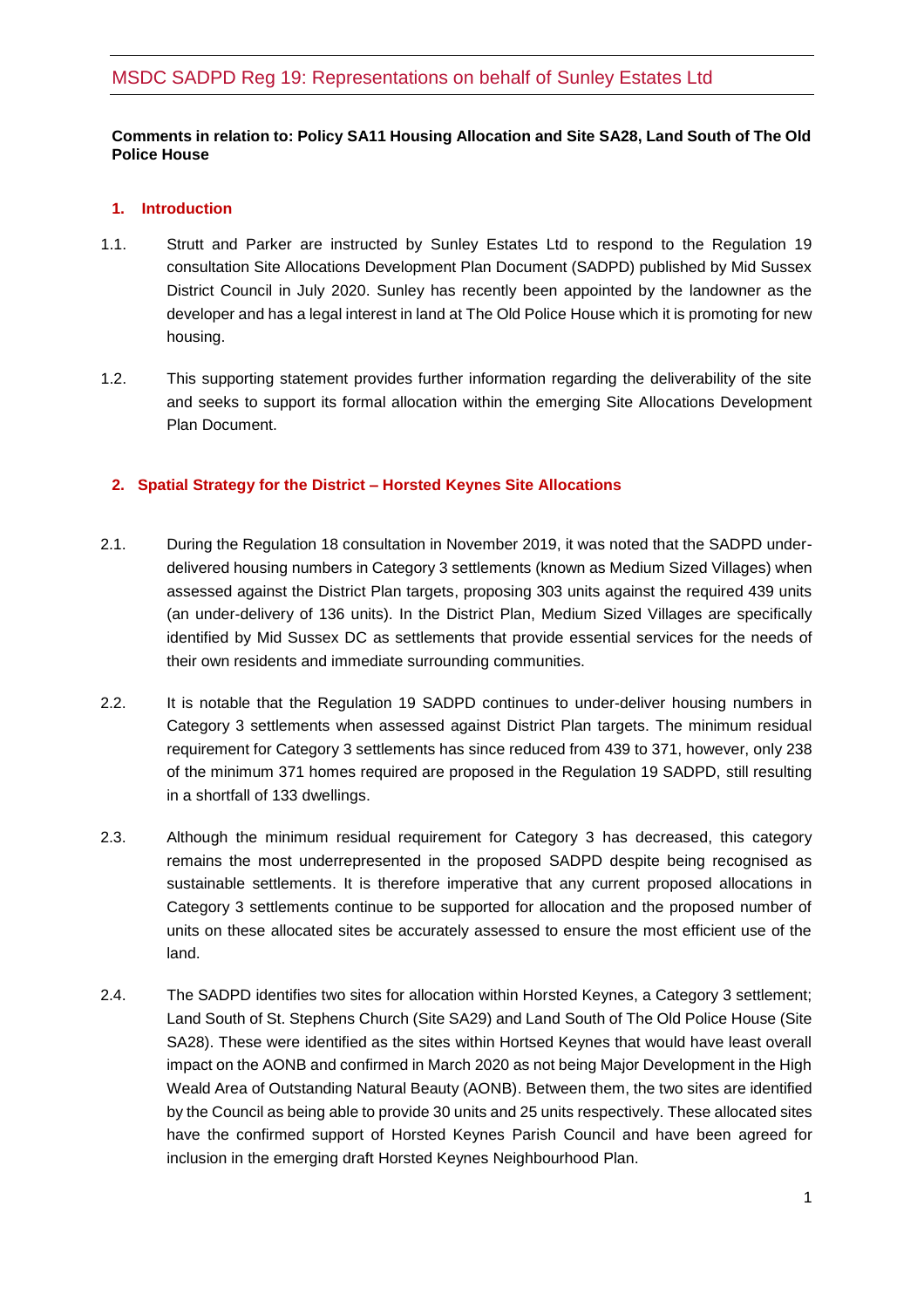## MSDC SADPD Reg 19: Representations on behalf of Sunley Estates Ltd

- 2.5. The number of units identified for the Land South of The Old Police House during stage 2 of the SHELAA in April 2019 was originally assessed as 30. This was later reduced during the Regulation 18 draft of the SADPD to 25 units. Despite submitting evidence during the Regulation 18 consultation regarding the site capacity, the number of units proposed by the Council for this site remains at 25.
- 2.6. It is not clear in the Site Selection Paper 3 or on the latest version of Draft Policy SA28, why the number of units was reduced and subsequently has remained at 25, however, it is understood that the reduction of 5 units was anticipated as a result of the scale of the landscape buffer required to the north east corner of the site. This reduction in numbers by MSDC has not, at any stage, been explained in writing or supported by any detailed technical work.
- 2.7. It is our recommendation that any Policy wording to read either 'approximately 25 units' or 'circa 25 units' in order to remove any unnecessary cap allowing the use of the site to be maximised and to contribute towards the Council's continued shortfall of housing in Category 3 settlements.
- 2.8. An indicative layout was submitted to the Council in June 2020, which indicates how the site could accommodate 30 units, compliant with the Council's recommended housing mix policy and using evidence published in the Horsted Keynes Housing Needs Survey available on the Horsted Keynes Parish Council. The example layout takes into account a positive active frontage, trees and access as required. This plan is continuously being developed and ongoing detailed and technical work is being undertaken to inform a further iteration.

### **3. Site Allocation SA28 – Land South of The Old Police House**

- 3.1. Sunley is a well-established house builder with an excellent track record of housing delivery, and are presently building homes in Mid-Sussex to house local families. They are committed to bringing this opportunity forward within the next 1-5 years. They are in contact with the Horsted Keynes Community Land Trust and are committed to exploring all options to ensure that the correct provision and mix of affordable housing can be both provided, and delivered on site. A significant library of supporting technical studies for the site have already begun to take place.
- 3.2. Detailed drawings identifying a suitable point of access onto Birchgrove Road including sufficient visibility splays, have been prepared and verified through discussion with West Sussex County Council Highways in July 2017 and subsequent discussions in October 2019. These studies confirm that safe access can be achieved and the existing Oak Tree along the frontage can be retained.
- 3.3. A preliminary ecology assessment does not identify any constraints that would preclude development.
- 3.4. A Landscape Character and Visual Appraisal report was prepared in October 2017. This was more recently updated with a full Landscape and Visual Impact Assessment in March 2020. Both concluded that whilst the character and appearance of the northern part of the site itself would change from pasture land, there is the potential to set new development within a robust green framework, allowing it to be integrated into the existing village without resulting in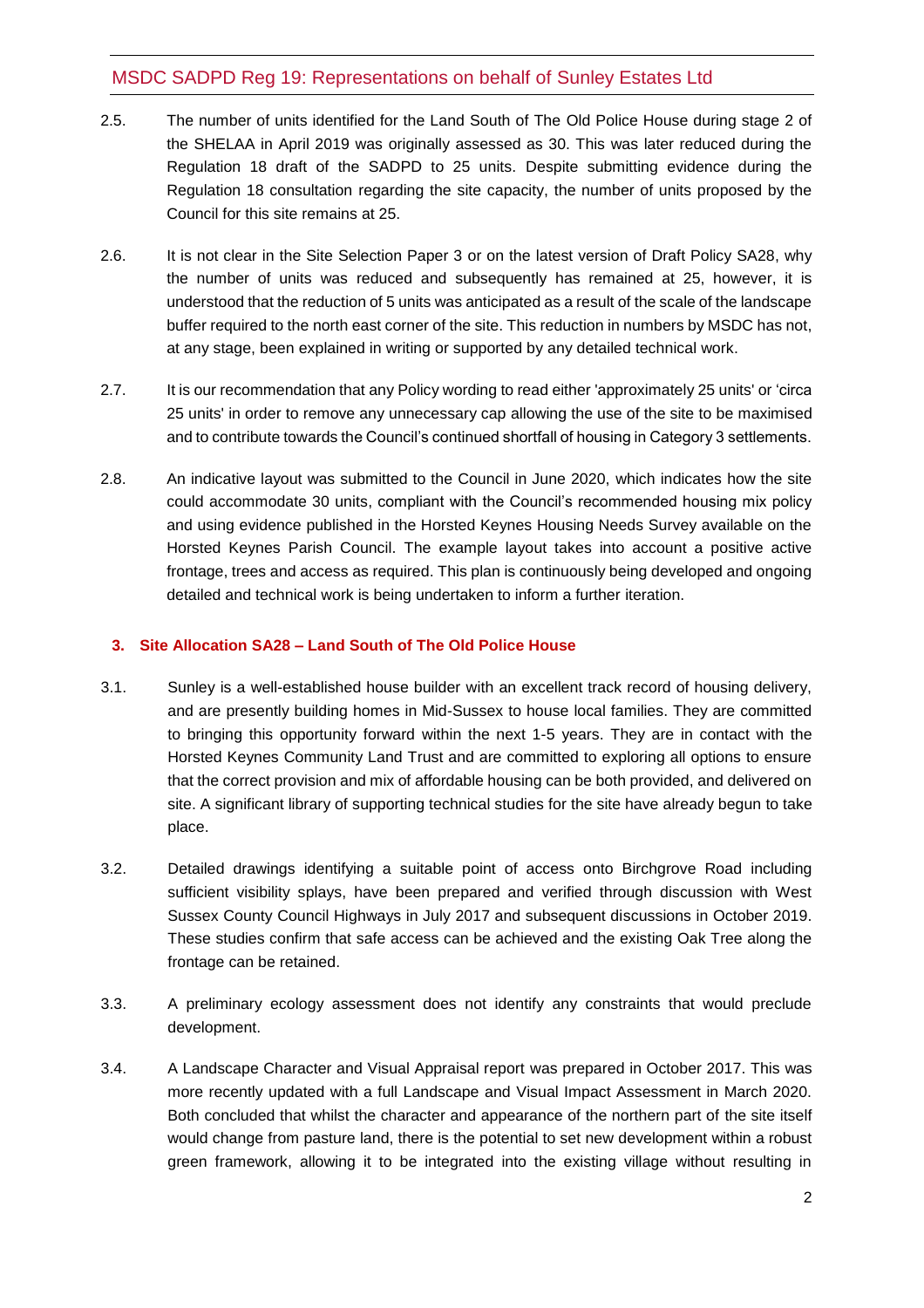## MSDC SADPD Reg 19: Representations on behalf of Sunley Estates Ltd

unacceptable adverse effects or causing any substantial landscape impact beyond the site's boundaries. This small extension to Horsted Keynes is within an enclosed field framework below the skyline and is not out of keeping with the characteristic high ground settlement pattern. It concludes that a development of 'up to 30 units' would not result in undue adverse effects on the wider landscape of the AONB or on Horsted Keynes.

- 3.5. An early version of the illustrative site layout plan has a landscape led design and seeks to ensure the delivery of high quality and mix of housing that respects the character of Horsted Keynes whilst offering an appropriate transition to the wider High Weald AONB. This is an indicative drawing only at this stage but presents scenario for 30 dwellings and indicates how a possible site layout would allow for retention of the mature trees and hedgerows along the boundaries of the site.
- 3.6. The Reg 18 draft policy indicated that a 'sufficiently sized' landscape buffer to the north eastern corner of the site should be provided as appropriate mitigation to protect the setting of the nearby Grade II listed Lucas Farm. An initial Heritage Impact Assessment was therefore completed in January 2020 to investigate this. The report concludes there is a less than substantial harm to Lucas Farm with the retention of the existing vegetation acting as a suitable buffer. The report does not identify any reason for the requirement of further landscaping in this location to act as mitigation for the Heritage Asset. The identified harm would remain as less than substantial regardless of an increase in size to the existing buffer.
- 3.7. The current allocation broadly requires a higher density development towards the 'northern part' of the site and to have a 'positive active frontage'. This is supported given that there is evidence that the north eastern corner of the site was previously subject to built form. Technical reports have evidenced that the relationship with Birchgrove Road and Lucas Farm can be achieved successfully with the retention of the existing boundary and a reduced, but welldesigned landscape buffer. We are therefore of the opinion that the wording of an allocation should not specifically request a further landscape buffer in relation to the Heritage Asset, but instead the retention of a suitably planted boundary. This requirement is already covered more generally within the draft Policy.
- 3.8. We are aware that there are other constraints that need to be considered on the site including SUDs and the PROW as well as additional landscaping. It would therefore be appropriate to have flexibility with the number of units if more units were found to be achievable, in order to ensure the most efficient use of the land. We would therefore again suggest a policy wording of 'approximately 25 units' or 'circa 25 units'. This would allow for more (or less) than 25 units to come forward depending on what is found to be appropriate.
- 3.9. The current urban design principles of the SADPD encourages the site to bring forward pedestrian and/or cycle links. In particular, the current allocation requests that the character of the existing public footpath 9HK be retained and integrated into Green Infrastructure in the proposal. Following the Landscape and Visual Impact Assessment in March 2020, it was accepted that the character of a small section of the existing footpath would be changed, however, a 'sequence' of native hedgerows could be supplemented with small, native trees to provide a natural route between the field beyond and house boundaries on Birchgrove Road to mitigate the impact. This is currently being worked into the latest illustrative design. It would be